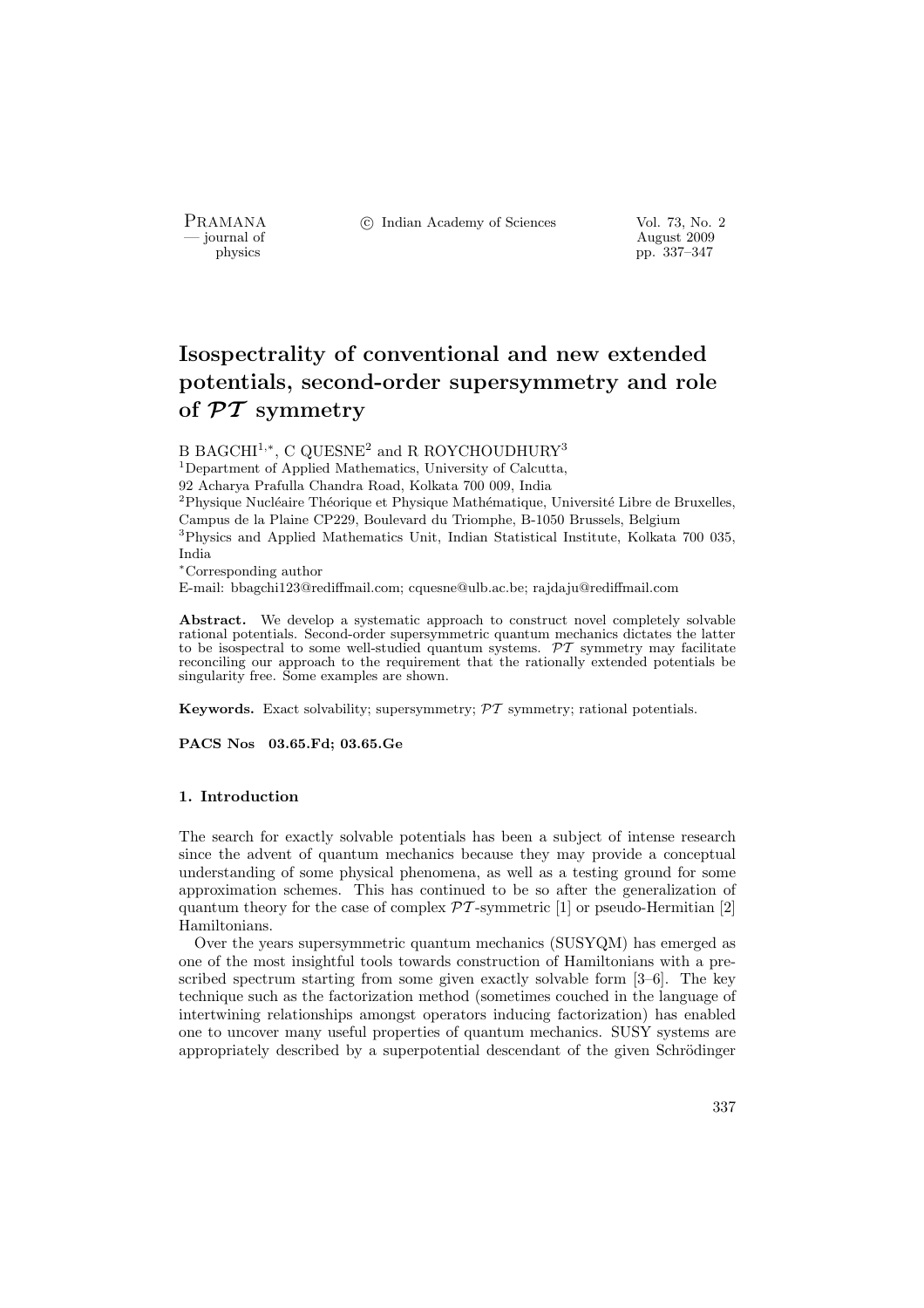potential, which in turn furnishes the so-called SUSY partner Hamiltonians. In onedimensional systems, strict isospectrality may be present in the first-order systems (broken SUSY) when the factorization energy  $E$  is smaller than the ground-state energy of the starting Hamiltonian [7,8]. In such a context, the potential and eigenfunctions of the partner Hamiltonian are known in terms of analytic expressions, which, however, may be a good deal more complicated than the corresponding ones of the initial Hamiltonian [9]. Interestingly, one can look for extensions to higherorder SUSY theories by resorting to higher-derivative versions of the factorization operators. These offer the scope of relating to non-trivial quantum systems as has been found in a number of recent works [10–13].

Against this background, the recent introduction of two new classes of exceptional orthogonal polynomials [14] and their occurrence in the bound-state wave functions of two novel rational potentials isospectral to some well-known conventional ones [15] have led us to re-examine the construction of such pairs of partner potentials. These examples have suggested an alternative approach to the usual one, which consists of searching for a reduction of the initial Schrödinger equation general solution to some elementary function [16].

Taking advantage of such an experience, we plan to enquire here how flexible is the solution of the superpotential that forms a given SUSY quantum model. Employing the factorization method, which was generalized by Gendenshtein [17] in terms of the reparametrization of the potential ensuring thereby an algebraic construction of the latter, we will generate new pairs of SUSY Hamiltonians by effecting a reparametrization of the starting Schrödinger potential. We will show how the family of such pairs can be substantially enlarged should we redefine the existing superpotential in terms of new couplings and allow for the presence of some rational function in it. The latter plays an interesting dual role: it not only allows coincidence of one of the new partner Hamiltonians with the starting one up to some reparametrization of couplings, but also forces the other partner to emerge as a superposition of the initial exactly solvable potential (with its parameters left undisturbed) and some additional rational terms, thus representing an extended family of exactly solvable rational potentials. Such an extended potential has its spectrum unaltered  $vis-\hat{a}-vis$  the exactly solvable one from which it is obtained, while the corresponding bound-state wave functions turn out to be expressible in terms of rather simple polynomials. It is important to stress that a second-order supersymmetric (SSUSY) transformation lies at the very root of the observed isospectrality. Furthermore, our findings show that for some potentials,  $PT$  symmetry  $[1]$  enters the picture in a natural way to render the derived potential singularity free.

# 2. Generalized Pöschl–Teller potential

We begin with the concrete example of the generalized Pöschl–Teller (GPT) potential as our first model to address the issue of constructing an extended class of rational potentials.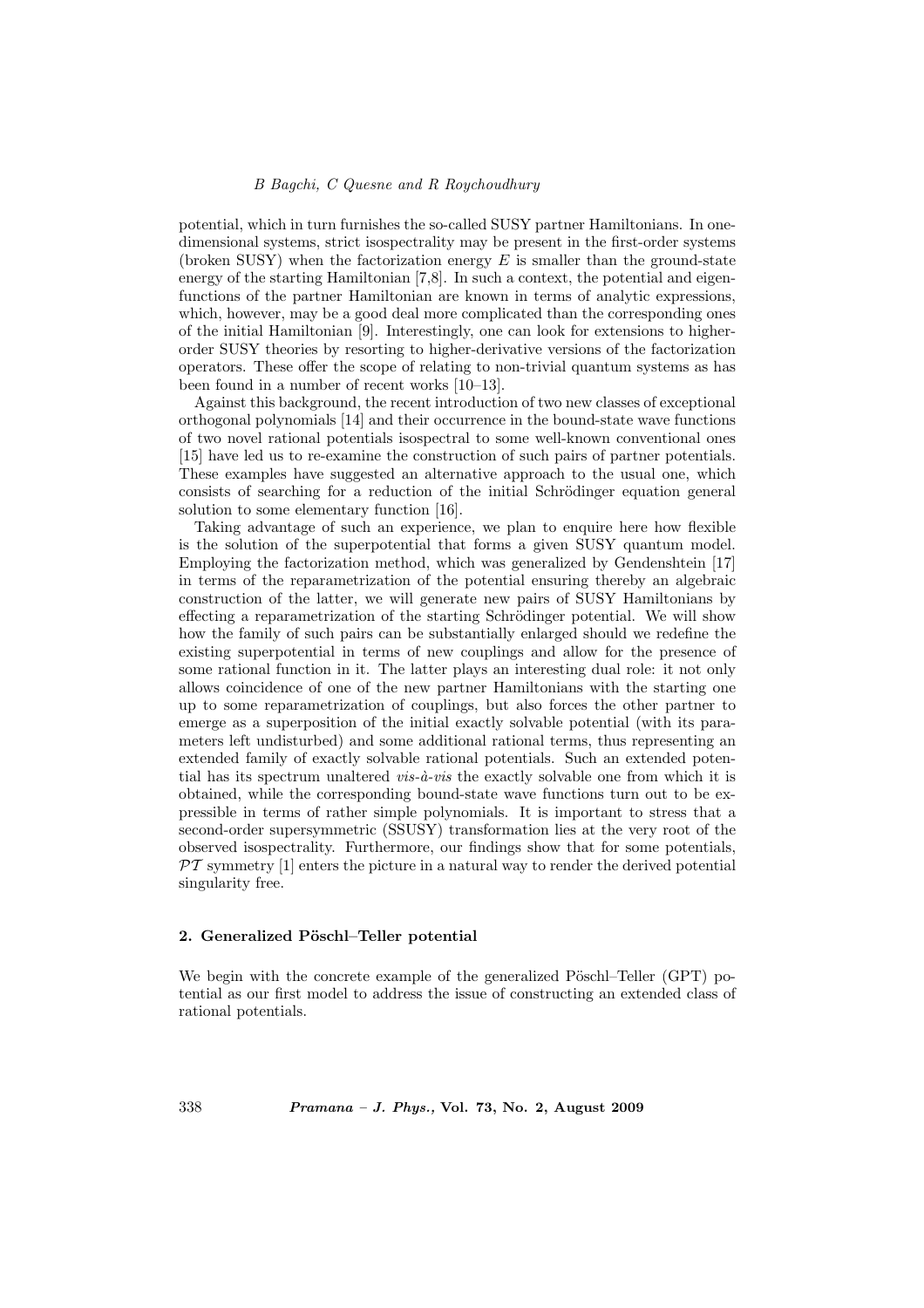#### 2.1 Extended family of rational potentials

The GPT potential reads in standard notations [3] as

$$
V_{A,B}(x) = [B^2 + A(A+1)]\text{csch}^2 x - B(2A+1)\text{csch} x \coth x \tag{1}
$$

and is defined on the half-line  $0 < x < \infty$ . It is repulsive at the origin for  $B >$  $A + 1 > 1$  but supports a finite number of bound states, whose energies are given by

$$
E_{\nu}^{(A)} = -(A - \nu)^2, \quad \nu = 0, 1, \dots, \nu_{\text{max}} \quad (A - 1 \le \nu_{\text{max}} < A). \tag{2}
$$

The associated wave functions, vanishing at the origin and decaying exponentially at infinity, can be expressed in terms of Jacobi polynomials as

$$
\psi_{\nu}^{(A,B)}(x) = \mathcal{N}_{\nu}^{(A,B)}(\cosh x - 1)^{\frac{1}{2}(B-A)} \times (\cosh x + 1)^{-\frac{1}{2}(B+A)} P_{\nu}^{(B-A-\frac{1}{2}, -B-A-\frac{1}{2})}(\cosh x), \tag{3}
$$

where

$$
\mathcal{N}_{\nu}^{(A,B)} = 2^A \left( \frac{\nu!(2A - 2\nu)\Gamma\left(B + A - \nu + \frac{1}{2}\right)}{\Gamma\left(B - A + \nu + \frac{1}{2}\right)\Gamma(2A - \nu + 1)} \right)^{1/2}
$$

denotes a normalization constant [17a].

In the standard SUSYQM approach to such a potential, which incidentally is also shape invariant, deletion of the ground-state energy  $E_0^{(A)}$  yields a partner potential  $V_{A-1,B}(x)$  of the same kind by using a superpotential having the form  $A \coth x - B \operatorname{csch} x$  [3].

Motivated by the previous results on the non-uniqueness of factorization schemes which also have relevance to the construction of rational potentials [7,16,18–20], let us now ask the following question: can we modify the above superpotential for the GPT potential in such a way that the starting potential  $V^{(+)}(x) = W^2 - W' + E$ (E denoting the factorization energy) continues to belong to the GPT family up to some reparametrization of coefficients, while its partner  $V^{(-)}(x) = W^2 + W' + E$ differs from  $V_{A,B}(x)$  in the presence of some additional rational terms? Taking cue from the observation that  $z = \cosh x$  is the basic variable appearing in the Jacobi polynomial that controls (3), we propose for such a superpotential the following form:

$$
W(x) = a \coth x + b \operatorname{csch} x - \frac{\sinh x}{\cosh x + c},\tag{4}
$$

where the constants  $a, b, c$  are to be determined from suitable inputs.

Straightforward calculations using (4) lead to

$$
V^{(+)}(x) = [a(a+1) + b2]\operatorname{csch}^{2} x + (2a+1)b \operatorname{csch} x \operatorname{coth} x + \frac{(2a-1)c - 2b}{\cosh x + c} + (a-1)^{2} + E
$$
 (5)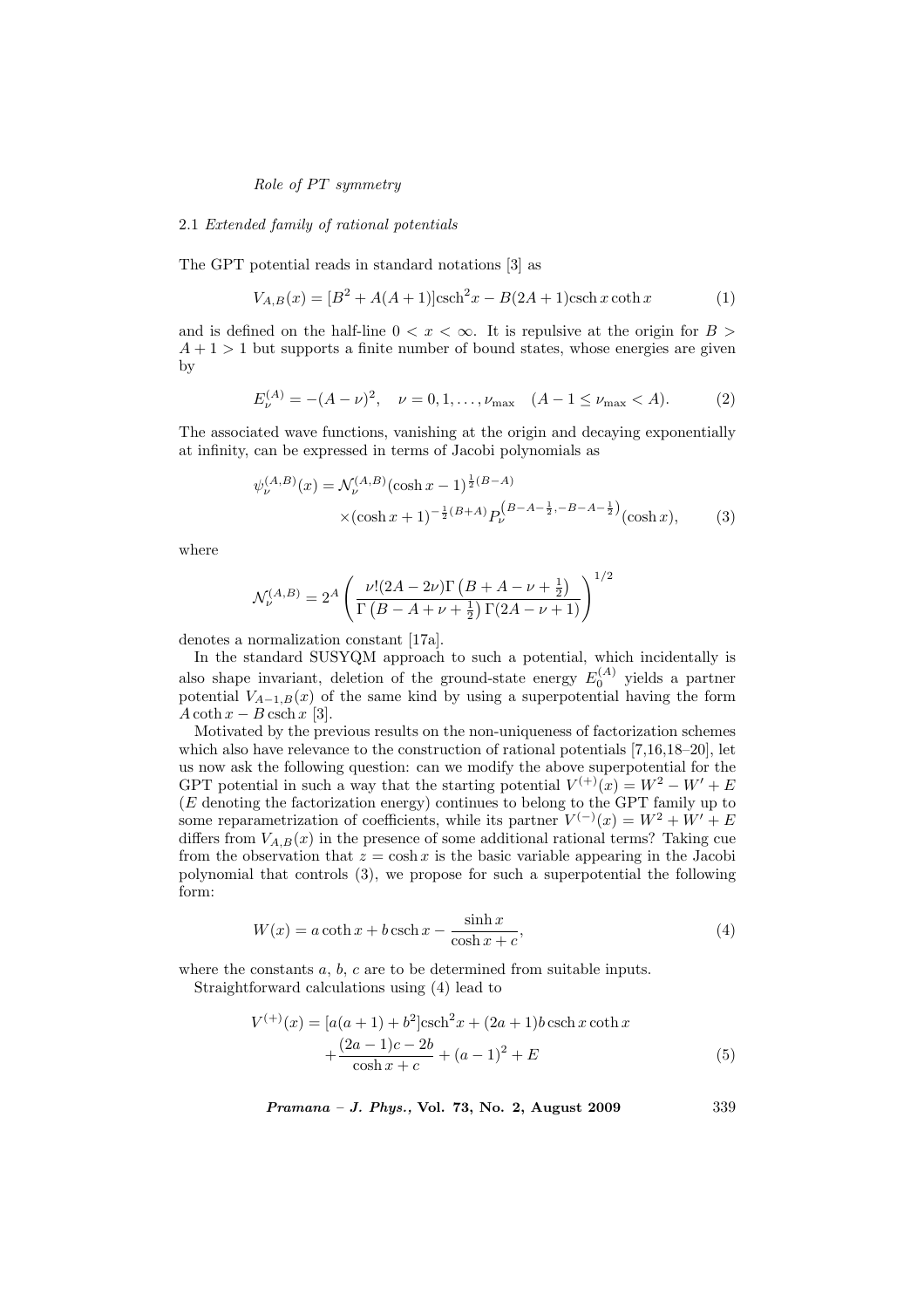and

$$
V^{(-)}(x) = [a(a-1) + b^2] \operatorname{csch}^2 x + (2a-1)b \operatorname{csch} x \operatorname{coth} x + \frac{(2a-3)c - 2b}{\cosh x + c} + \frac{2(c^2 - 1)}{(\cosh x + c)^2} + (a-1)^2 + E.
$$
 (6)

Elimination of the term proportional to  $(\cosh x + c)^{-1}$  from  $V^{(+)}(x)$  can be achieved provided we choose  $c = 2b/(2a - 1)$ . Furthermore, the first two terms of  $V^{(-)}(x)$ coincide with  $V_{A,B}(x)$ , given in (1), if the two conditions

$$
a(a-1) + b2 = B2 + A(A + 1), (2a - 1)b = -B(2A + 1)
$$
 (7)

are fulfilled. Finally, the vanishing of the constant terms in  $(5)$  and  $(6)$  imposes that the factorization energy be given by  $E = -(a-1)^2$ .

The two restrictions in  $(7)$  lead to four possible solutions for a and b. The first two are given by  $a = \pm (B \pm \frac{1}{2}), b = \mp (A + \frac{1}{2}),$  where we take all upper or all lower signs, while the two remaining ones can be obtained from them by permuting  $A + \frac{1}{2}$  with B. As a result, c becomes  $c = -(2A + 1)/(2B)$  or  $c = -2B/(2A + 1)$ , respectively. Only for the former  $c$  value can we assert that the extended potential  $V^{(-)}(x)$  will be free from poles on the half-line. We therefore restrict ourselves to such a value and arrive at the following results:

$$
V^{(+)}(x) = V_{A,B\pm 1}(x) = [(B \pm 1)^{2} + A(A+1)]\text{csch}^{2}x
$$
  
-(B \pm 1)(2A+1)\text{csch}x \coth x, (8)

$$
V^{(-)}(x) = V_{A,B,\text{ext}}(x) = V_{A,B}(x) + \frac{2(2A+1)}{2B\cosh x - 2A - 1} - \frac{2[4B^2 - (2A+1)^2]}{(2B\cosh x - 2A - 1)^2},
$$
\n(9)

with

$$
W(x) = \pm \left(B \pm \frac{1}{2}\right) \coth x \mp \left(A + \frac{1}{2}\right) \operatorname{csch} x - \frac{2B \sinh x}{2B \cosh x - 2A - 1},
$$

$$
E = -\left(B \mp \frac{1}{2}\right)^2. \tag{10}
$$

We have therefore found two distinct solutions to the above-mentioned question: going from a conventional GPT potential to an extended potential  $V_{A,B,\text{ext}}(x)$  can be achieved in a first-order SUSYQM setting provided we start from either  $V_{A,B+1}(x)$ or  $V_{A,B-1}(x)$  (but in no way if we start from a potential  $V_{A,B}(x)$  with the same parameters). It is also worthwhile to note that although the GPT potential  $V_{A,B}(x)$ is not defined for  $B = A + \frac{1}{2}$ , the same is not true for  $V_{A,B,\text{ext}}(x)$ , which can easily be shown to be equivalent to the well-behaved conventional GPT potential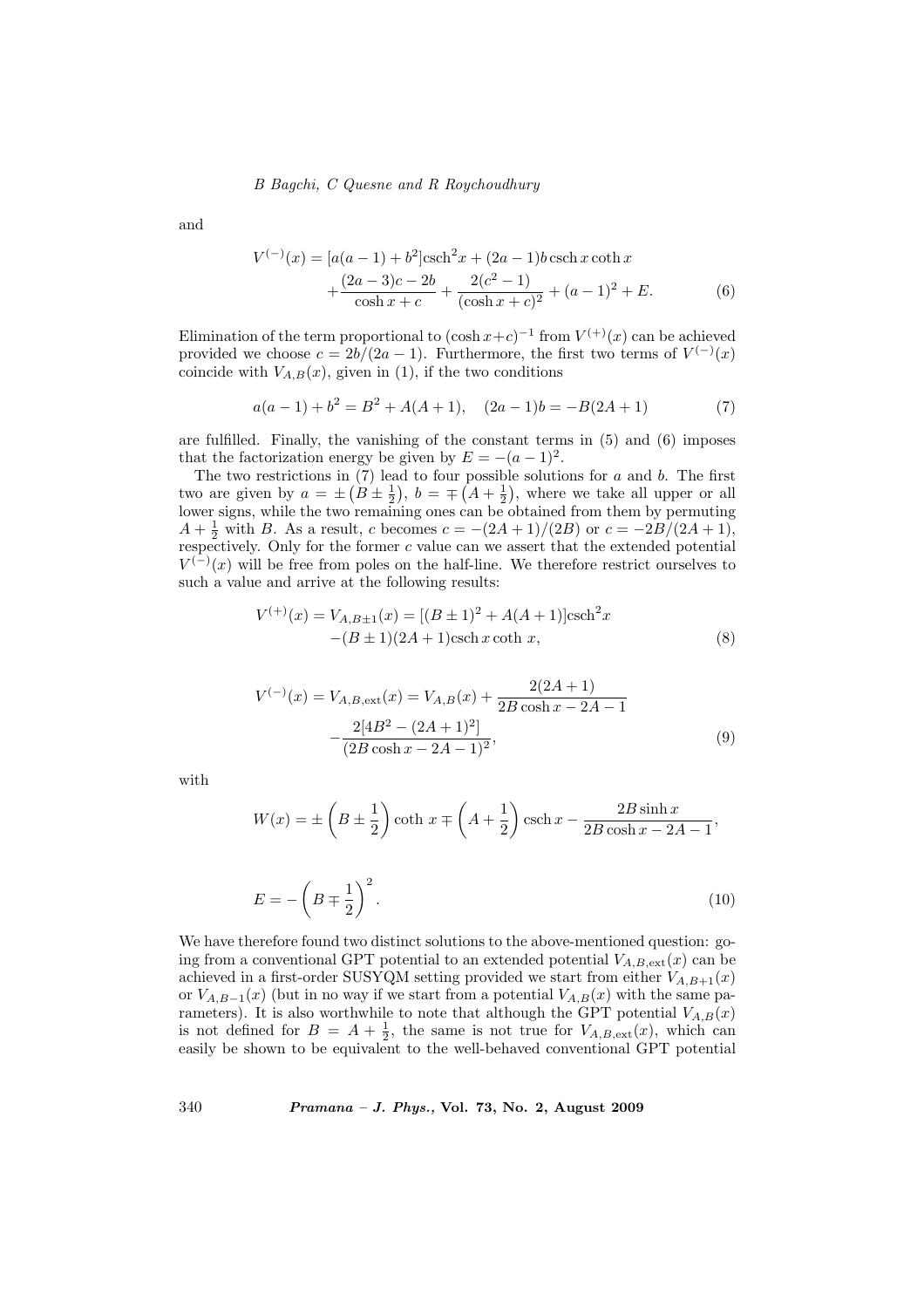$V_{A-1,A+\frac{3}{2}}(x)$ , with a correspondence between their respective bound-state energies and wave functions.

The facts that the GPT energy eigenvalues (2) are independent of B (provided this parameter satisfies the condition  $B > A + 1$  and that the factorization energy E, given in (10), is smaller than  $E_0^{(A)}$  make it plausible that the partner potential  $V^{(-)}(x)$  in (9) is strictly isospectral to any choice for  $V^{(+)}(x)$  in (8) (as well as to  $V_{A,B}(x)$  in (1)). This is actually confirmed by determining the factorization function  $\phi(x)$ , which is such that  $W = -\phi'/\phi$ . The result reads

$$
\phi(x) \propto (\cosh x - 1)^{\mp \frac{1}{2}(B - A \pm \frac{1}{2} - \frac{1}{2})} (\cosh x + 1)^{\mp \frac{1}{2}(B + A \pm \frac{1}{2} + \frac{1}{2})}
$$
  
×(2B cosh x - 2A - 1),

where the upper (resp. lower) signs correspond to  $V_{A,B+1}(x)$  (resp.  $V_{A,B-1}(x)$ ) in (8). We note that for the former choice,  $\phi(x)$  decreases exponentially for  $x \to \infty$ , but increases as  $x^{-(B-A)}$  for  $x \to 0$ , while for the latter choice it vanishes as  $x^{B-A-1}$ for  $x \to 0$ , but increases exponentially for  $x \to \infty$ , thus showing in both cases that neither  $\phi$  nor  $\phi^{-1}$  is normalizable, as is required by the general theory [8].

#### 2.2 Determination of bound-state wave functions

The bound-state wave functions  $\psi_{\nu}^{(-)}(x) \equiv \psi_{\nu}^{(A,B,\text{ext})}(x)$  of the extended GPT potential can be determined by using the standard intertwining relations  $H^{(+)}\hat{A}^{\dagger} =$  $\hat{A}^{\dagger}H^{(-)}$ ,  $\hat{A}H^{(+)}=H^{(-)}\hat{A}$  [3–6], satisfied by the partner Hamiltonians

$$
H^{(+)} = \hat{A}^{\dagger} \hat{A} = -\frac{d^2}{dx^2} + V^{(+)}(x) - E,
$$
  

$$
H^{(-)} = \hat{A} \hat{A}^{\dagger} = -\frac{d^2}{dx^2} + V^{(-)}(x) - E.
$$

Here  $\hat{A}^{\dagger} = -\frac{d}{dx} + W(x)$  and  $\hat{A} = \frac{d}{dx} + W(x)$ . Hence choosing, for instance,  $V_{A,B+1}(x)$  in  $(\overline{8})$ , we can write

$$
\psi_{\nu}^{(-)}(x) = \frac{1}{\sqrt{\varepsilon_{\nu}}} \hat{A} \psi_{\nu}^{(+)}(x), \quad \psi_{\nu}^{(+)}(x) = \psi_{\nu}^{(A,B+1)}(x), \quad \varepsilon_{\nu} = E_{\nu}^{(A)} - E,
$$
\n(11)

for any  $\nu = 0, 1, \ldots, \nu_{\text{max}}$ .

On using eq. (10), as well as eq. (3) with  $B+1$  substituted for B, we can rewrite  $(11)$  as

$$
\psi_{\nu}^{(-)}(x) = \frac{\mathcal{N}_{\nu}^{(+)}(z-1)^{\frac{1}{2}(\alpha+\frac{1}{2})}(z+1)^{\frac{1}{2}(\beta+\frac{1}{2})}}{\beta+\alpha-(\beta-\alpha)z} \mathcal{O}_z^{(\alpha,\beta)} P_{\nu}^{(\alpha+1,\beta-1)}(z), \quad (12)
$$

where we have defined  $\mathcal{N}_{\nu}^{(+)} = \mathcal{N}_{\nu}^{(A,B+1)}$ ,  $z = z(x) = \cosh x$ ,  $\alpha = B - A - \frac{1}{2}$ ,  $\beta = -B - A - \frac{1}{2}$  and

Pramana – J. Phys., Vol. 73, No. 2, August 2009 341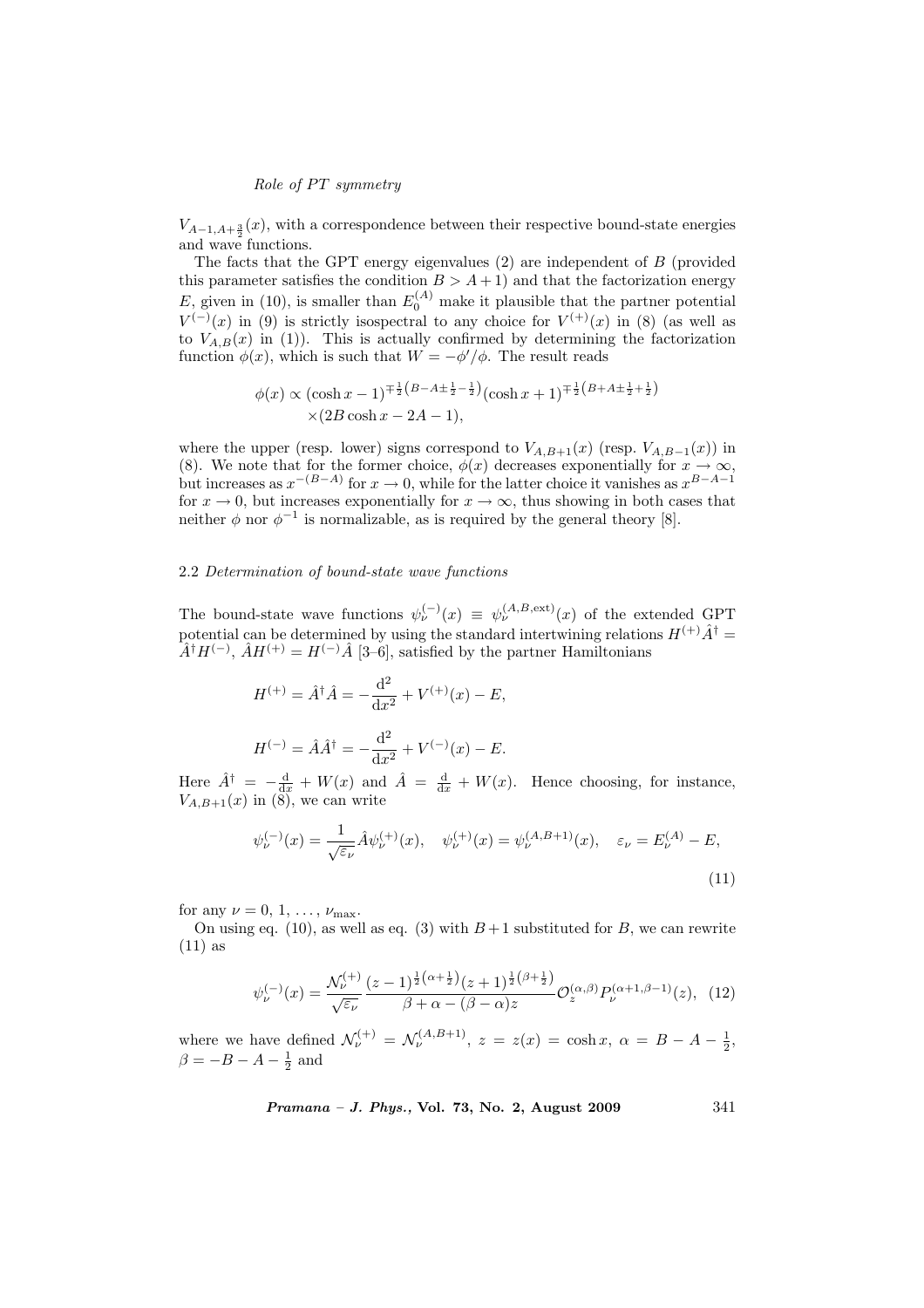$$
\mathcal{O}_z^{(\alpha,\beta)}=[\beta+\alpha-(\beta-\alpha)z]\left((z-1)\frac{\mathrm{d}}{\mathrm{d}z}+\alpha+1\right)+(\beta-\alpha)(z-1).
$$

The action of the first-order differential operator  $\mathcal{O}_z^{(\alpha,\beta)}$  on the Jacobi polynomial  $P_{\nu}^{(\alpha+1,\beta-1)}(z)$  can be inferred from some known differential and recursion relations for the latter [21]. The result can be written as

$$
\mathcal{O}_z^{(\alpha,\beta)} P_\nu^{(\alpha+1,\beta-1)}(z) = -2(\alpha-\beta)(\nu+\alpha)\hat{P}_{\nu+1}^{(\alpha,\beta)}(z),\tag{13}
$$

where  $\hat{P}_{\nu+1}^{(\alpha,\beta)}(z)$  is a  $(\nu+1)$ th degree polynomial, defined by

$$
\hat{P}_{\nu+1}^{(\alpha,\beta)}(z) = -\frac{1}{2}(z-b)P_{\nu}^{(\alpha,\beta)}(z) + \frac{bP_{\nu}^{(\alpha,\beta)}(z) - P_{\nu-1}^{(\alpha,\beta)}(z)}{\alpha + \beta + 2\nu}, \quad b \equiv \frac{\beta + \alpha}{\beta - \alpha},\tag{14}
$$

in terms of some Jacobi ones.

At this stage, SUSYQM can be profitably used to construct orthonormal boundstate wave functions  $\psi_{\nu}^{(-)}(x)$  in terms of  $\hat{P}_{\nu+1}^{(\alpha,\beta)}(z)$ . Inserting (13) in (12) and taking all previous definitions into account indeed leads to

$$
\psi_{\nu}^{(-)}(x) = \mathcal{N}_{\nu}^{(-)} \frac{(\cosh x - 1)^{\frac{1}{2}(B-A)}(\cosh x + 1)^{-\frac{1}{2}(B+A)}}{2B\cosh x - 2A - 1} \times \hat{P}_{\nu+1}^{(B-A-\frac{1}{2}, -B-A-\frac{1}{2})}(\cosh x), \tag{15}
$$

where

$$
\mathcal{N}_{\nu}^{(-)} = -4B \left( \frac{B - A + \nu - \frac{1}{2}}{B + A - \nu - \frac{1}{2}} \right)^{1/2} \mathcal{N}_{\nu}^{(+)} \n= -2^{A+2} B \left( \frac{\nu! (2A - 2\nu) (B + A - \nu + \frac{1}{2}) \Gamma (B + A - \nu - \frac{1}{2})}{(B - A + \nu + \frac{1}{2}) \Gamma (B - A + \nu - \frac{1}{2}) \Gamma (2A - \nu + 1)} \right)^{1/2}.
$$

# 2.3 Isospectrality and SSUSY

Let us now focus on the isospectrality issue of the conventional and extended potentials with the same parameters  $A$ ,  $B$ . Since we have been able to go from  $V_{A,B\pm1}(x)$  to  $V_{A,B,\text{ext}}(x)$  by a first-order SUSYQM transformation, we may try to convert  $V_{A,B}(x)$  into  $V_{A,B\pm 1}(x)$  in a preliminary step. As is easily seen, such a transformation can be carried out in a first-order SUSYQM setting by assuming

$$
\tilde{H}^{(+)} = \hat{B}^{\dagger} \hat{B} = -\frac{\mathrm{d}^2}{\mathrm{d}x^2} + \tilde{V}^{(+)}(x) - \tilde{E},
$$
  

$$
\tilde{H}^{(-)} = \hat{B}\hat{B}^{\dagger} = -\frac{\mathrm{d}^2}{\mathrm{d}x^2} + \tilde{V}^{(-)}(x) - \tilde{E},
$$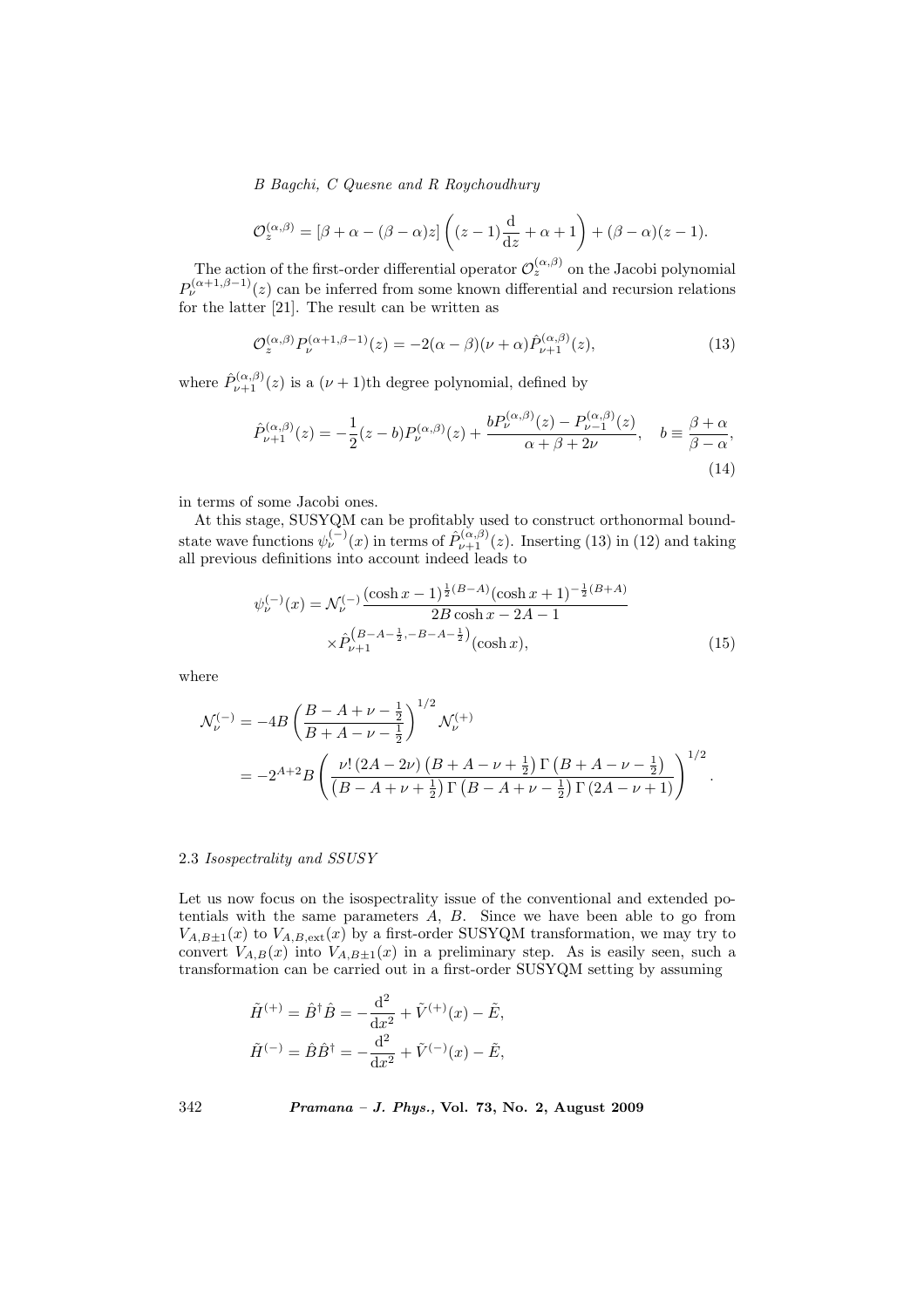$$
\tilde{V}^{(+)}(x) = V_{A,B}(x) = \tilde{W}^2 - \tilde{W}' + \tilde{E}, \n\tilde{V}^{(-)}(x) = V_{A,B\pm 1}(x) = \tilde{W}^2 + \tilde{W}' + \tilde{E}, \n\hat{B}^{\dagger} = -\frac{d}{dx} + \tilde{W}(x), \quad \hat{B} = \frac{d}{dx} + \tilde{W}(x),
$$
\n(16)

with a superpotential and a factorization energy given by

$$
\tilde{W}(x) = \mp \left(B \pm \frac{1}{2}\right) \coth x \pm \left(A + \frac{1}{2}\right) \operatorname{csch} x
$$

and

$$
\tilde{E} = -\left(B \pm \frac{1}{2}\right)^2,
$$

respectively. As before,  $\tilde{E} < E_0^{(A)}$  and the corresponding factorization function

$$
\tilde{\phi}(x) \propto (\cosh x - 1)^{\pm \frac{1}{2}(B - A \pm \frac{1}{2} - \frac{1}{2})} (\cosh x + 1)^{\pm \frac{1}{2}(B + A \pm \frac{1}{2} + \frac{1}{2})}
$$

is such that neither  $\tilde{\phi}$  nor  $\tilde{\phi}^{-1}$  is normalizable, thereby ensuring the (strict) isospectrality of this step too.

Since from (8) and (16), it follows that  $\tilde{V}^{(-)}(x) = V^{(+)}(x)$ , the two first-order SINCE IFOIN (5) and (10), it follows that  $V^{\vee}(x) = V^{\vee\vee}(x)$ , the two first-order<br>SUSY systems  $(\tilde{H}^{(+)}, \tilde{H}^{(-)})$  and  $(H^{(+)}, H^{(-)})$  can be glued together so as to get a reducible SSUSY one  $(h^{(1)}, h^{(2)})$  [10–13]. In such a framework, the two Hamiltonians  $h^{(1)}$  and  $h^{(2)}$  with corresponding potentials  $V^{(1)}(x)$  and  $V^{(2)}(x)$ , respectively, intertwine with some second-order differential operators

$$
\mathcal{A}^{\dagger} = \frac{d^2}{dx^2} - 2p(x)\frac{d}{dx} + q(x), \quad \mathcal{A} = \frac{d^2}{dx^2} + 2p(x)\frac{d}{dx} + 2p'(x) + q(x),\tag{17}
$$

as  $Ah^{(1)} = h^{(2)}A$  and  $A^{\dagger}h^{(2)} = h^{(1)}A^{\dagger}$ , so that the functions  $p(x)$ ,  $q(x)$  and the potentials  $V^{(1,2)}(x)$  are constrained by the relations

$$
q(x) = -p' + p^2 - \frac{p''}{2p} + \left(\frac{p'}{2p}\right)^2 - \frac{\bar{c}^2}{16p^2},
$$
  

$$
V^{(1,2)}(x) = \mp 2p' + p^2 + \frac{p''}{2p} - \left(\frac{p'}{2p}\right)^2 + \frac{\bar{c}^2}{16p^2},
$$

where  $\bar{c}$  is some integration constant.

The relation between both approaches follows from the equations

$$
h^{(1)} = \tilde{H}^{(+)} + \frac{\bar{c}}{2}, \quad h^{(2)} = H^{(-)} - \frac{\bar{c}}{2}, \quad \mathcal{A}^{\dagger} = \hat{B}^{\dagger} \hat{A}^{\dagger}, \quad \mathcal{A} = \hat{A}\hat{B}, \qquad (18)
$$

where  $h^{(1)}$  and  $h^{(2)}$  are both partners of some intermediate Hamiltonian

$$
h = \tilde{H}^{(-)} + \frac{\bar{c}}{2} = H^{(+)} - \frac{\bar{c}}{2}
$$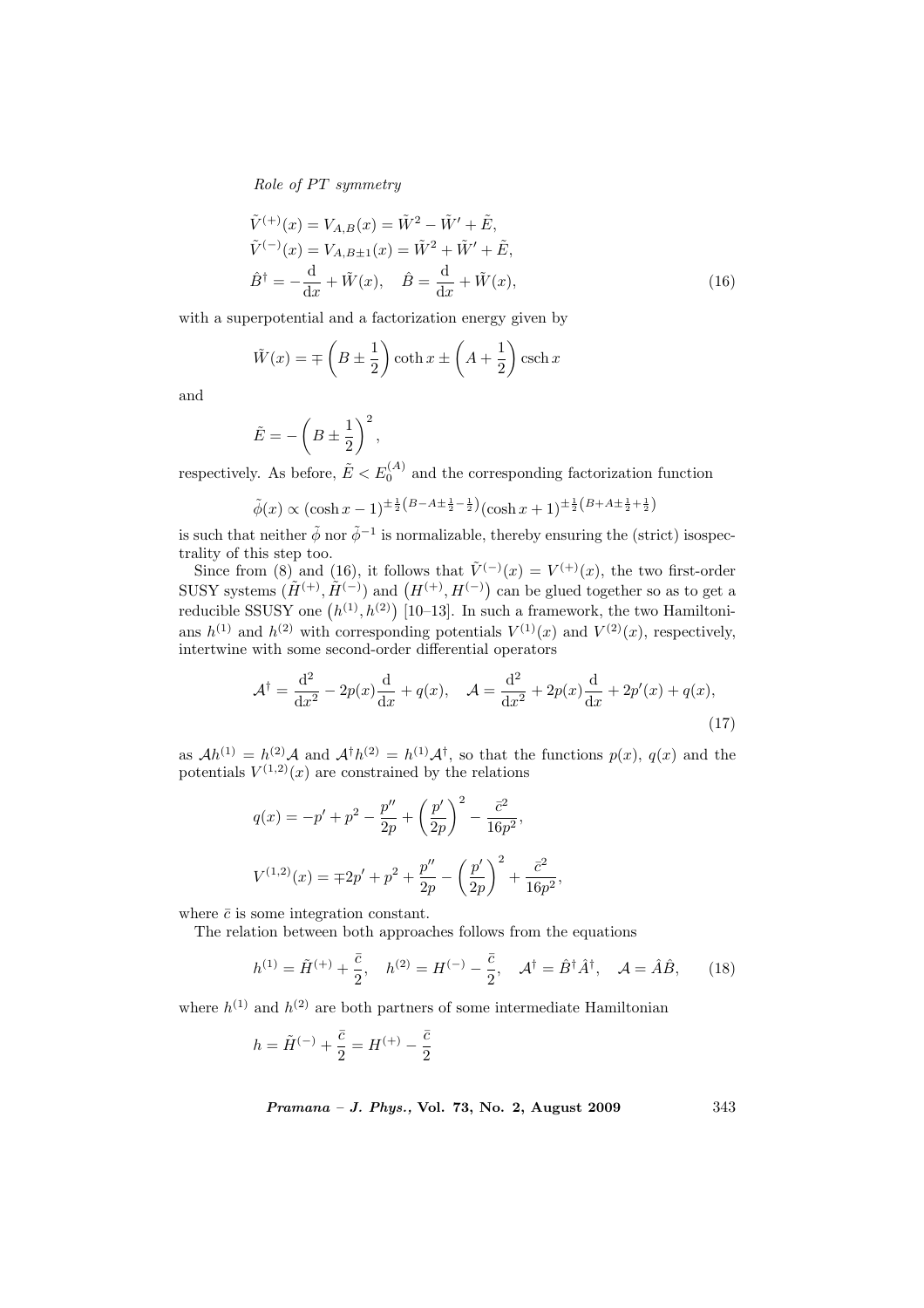and the constant  $\bar{c}$  is related to the two factorization energies through

$$
\bar{c} = \tilde{E} - E = \mp 2B.
$$

On comparing eq. (17) with the two last relations in (18), we finally obtain

$$
p(x) = \frac{1}{2}(W + \tilde{W}) = -\frac{B \sinh x}{2B \cosh x - 2A - 1},
$$

thereby completing the determination of the SSUSY transformation. It should be stressed here that since we have two possibilities for  $\tilde{V}^{(-)}(x) = V^{(+)}(x)$  (see eqs (8) and (16)), there are two different paths for going from  $V_{A,B}(x)$  to  $V_{A,B,ext}(x)$ or, in other words, the SSUSY transformation admits two different decompositions and therefore two different intermediate Hamiltonians h.

#### 3. Generalizations

The construction of extended potentials carried out in §2 in the GPT case can be generalized to some other exactly solvable potentials.

#### 3.1 Scarf I potential

For the Scarf I potential

$$
V_{A,B}(x) = [A(A-1) + B^2] \sec^2 x - B(2A-1) \sec x \tan x, -\frac{\pi}{2} < x < \frac{\pi}{2}, \ 0 < B < A-1,
$$
 (19)

for instance, the bound-state wave functions being expressible in terms of Jacobi polynomials in the variable  $z = \sin x$  [3], instead of (4) we would take  $W(x) =$  $a \tan x + b \sec x - \cos x (\sin x + c)^{-1}$  and obtain  $c = -(2A-1)/(2B)$  for an extended potential without pole. As a consequence, we would get  $V^{(+)}(x) = V_{A,B\pm 1}(x)$  while its partner  $V^{(-)}(x)$  would coincide with the extended Scarf I potential obtained in [15]. The isospectrality of the latter with  $V_{A,B}(x)$ , given in (19), would then be explained by a SSUSY transformation entirely similar to that derived for the GPT potential.

# 3.2 Scarf II potential and role of  $\mathcal{PT}$  symmetry

We may also inquire into what would happen for the corresponding hyperbolic Scarf II potential

$$
V_{A,B}(x) = [B^2 - A(A+1)]\text{sech}^2 x + B(2A+1)\text{sech } x \tanh x, -\infty < x < \infty, \quad A > 0,
$$
 (20)

for which the corresponding variable z is given by  $z = i \sinh x$  [3] and we would therefore assume  $W(x) = a \tanh x + b \sech x - i \cosh x (i \sinh x + c)^{-1}$ . Due to the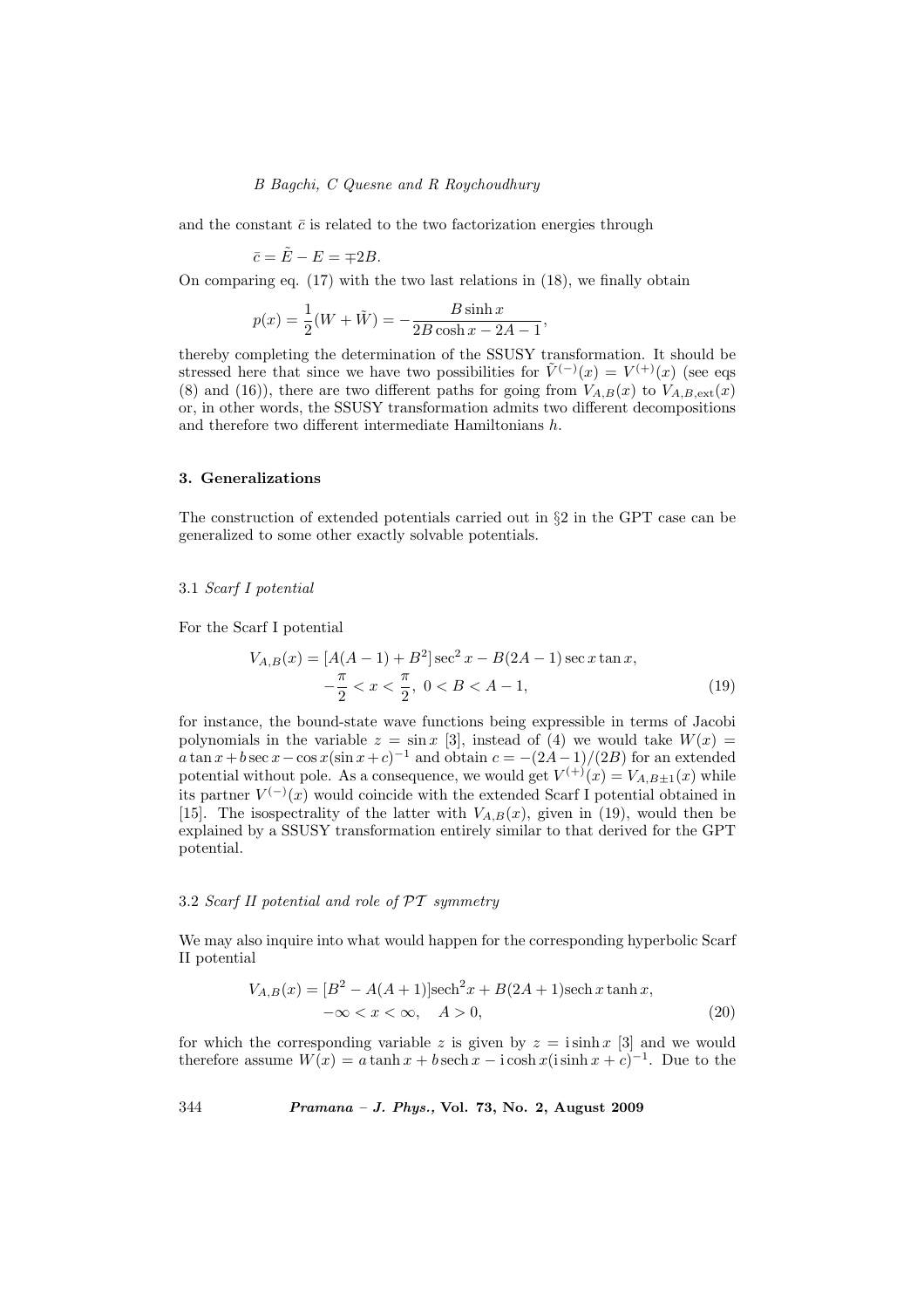fact that sinh x takes all real values whenever x runs over the real line, neither of the two solutions for c, namely  $c = -i(2A + 1)/(2B)$  and  $c = 2iB/(2A + 1)$ , would lead to an extended potential free from pole.

It is interesting to note that this problem can be easily coped with by going to the  $\mathcal{PT}$ -symmetric Scarf II potential, obtained by replacing B by iB in (20)  $[22-26]$ . Depending on the value assumed for c, this would result in two distinct  $PT$ -symmetric extended potentials, the first one being given by

$$
V_{A,iB,ext}(x) = -[B^2 + A(A+1)]\text{sech}^2 x + iB(2A+1)\text{sech }x\tanh x
$$

$$
-\frac{2(2A+1)}{2A+1 - 2iB\sinh x} + \frac{2[(2A+1)^2 - 4B^2]}{(2A+1 - 2iB\sinh x)^2}
$$

and the second one following from it by permutation of  $A + \frac{1}{2}$  with B. To each of them, there would correspond a different SSUSY construct. Such a doubling of extensions hints at a connection with the existence of two series of real energy levels,  $-(A - \nu)^2$ ,  $\nu < A$ , and  $-$ ں.<br>ے  $B-\frac{1}{2}-\nu$  $\left(\frac{2}{3}\right)^2$ ,  $\nu < B - \frac{1}{2}$ , which characterizes the  $\mathcal{PT}$ -symmetric Scarf II potential whenever both A and  $B-\frac{1}{2}$  are positive [22].

# 4. Concluding remarks

In conclusion, we have devised a SSUSY approach to isospectral conventional and rationally-extended exactly solvable potentials, which, at the same time as providing us with a constructive method for determining the latter, gives us a clue to calculate its polynomial solutions through the use of first-order differential operators. Such a procedure has been illustrated with the detailed example of the GPT potential and its application to the Scarf I potential of [15] has also been sketched. Furthermore, we have shown in the Scarf II case how  $\mathcal{PT}$  symmetry may greatly help us in reconciling our approach with the requirement that the rationally-extended potential is singularity-free in the domain where the conventional potential is defined.

In this work, for simplicity's sake, we have restricted ourselves to some shape invariant potentials, whose eigenvalues are independent of one parameter, and we have chosen to change this independent parameter to reparametrize the potentials. It should be stressed that, as we plan to show elsewhere, our method is by no way limited to such cases.

A further important point, which has not been dealt with here for lack of space but will also be considered in a future work, is the fact that the polynomials appearing in the rationally-extended potential bound-state wave functions (see eqs  $(14)$ ) and (15)) belong to a class of exceptional orthogonal polynomials, which has been the topic of some recent mathematical study [14]. Our SSUSY approach provides us with a convenient way of constructing and generalizing such polynomials.

# Acknowledgments

The authors are grateful to Dr M S Plyushchay and Dr T Tanaka for useful correspondences. B B thanks Prof. M P Singh, Director, Ansal Institute of Technology,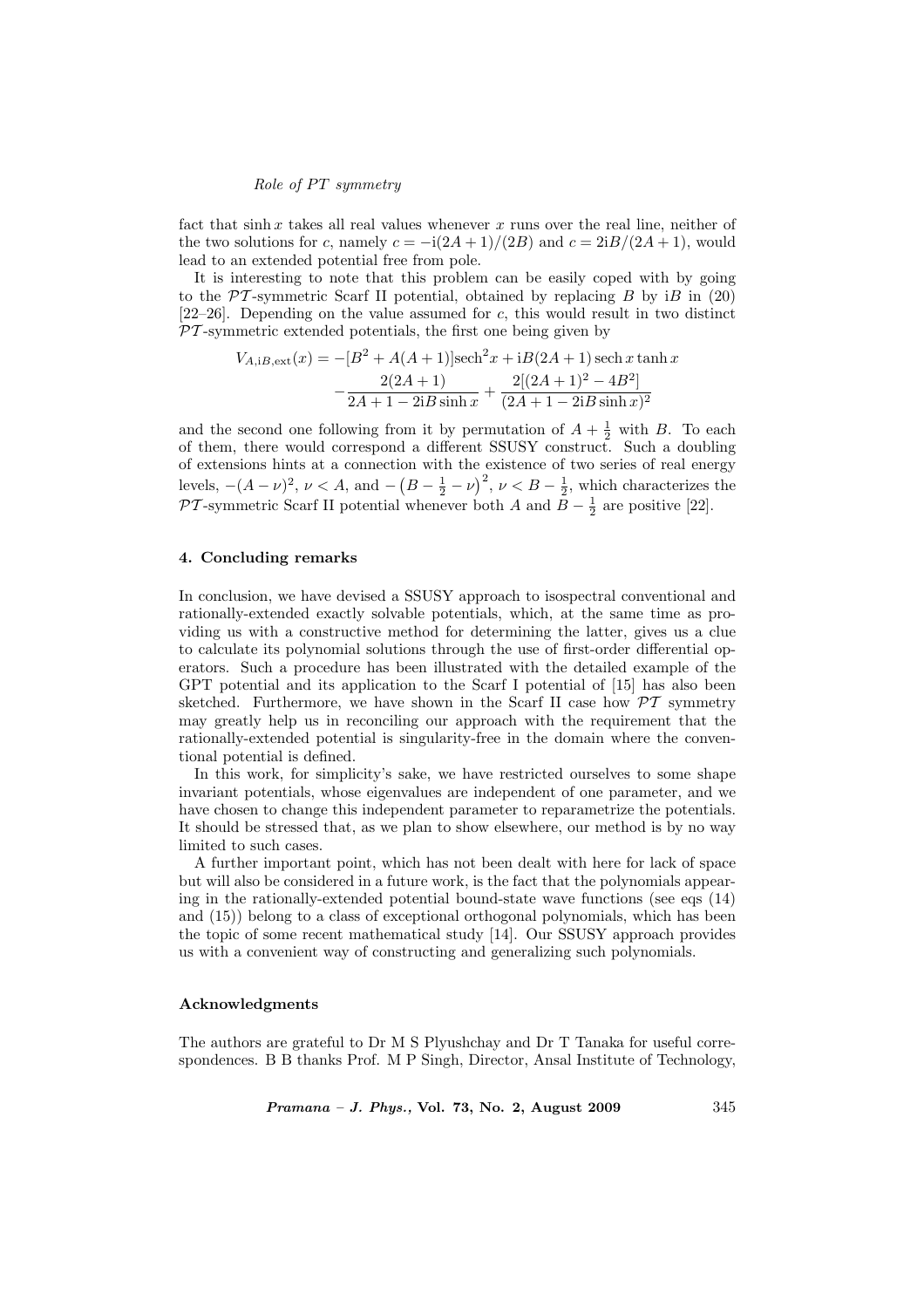for his interest in this work. R R gratefully acknowledges the support of the National Fund for Scientific Research (FNRS), Belgium, and the warm hospitality at PNTPM, Université Libre de Bruxelles, where this work was carried out. He is also grateful to the Council of Scientific and Industrial Research (CSIR), New Delhi, for a grant (Project No. 21/0659/06/EMR-II).

#### References

- [1] C M Bender and S Boettcher, Phys. Rev. Lett. 80, 5243 (1998)
- [2] A Mostafazadeh, J. Math. Phys. 43, 205 (2002)
- [3] F Cooper, A Khare and U Sukhatme, *Phys. Rep.* **251**, 267 (1995)
- [4] G Junker, Supersymmetric methods in quantum and statistical physics (Springer, Berlin, 1996)
- [5] B Bagchi, Supersymmetry in quantum and classical physics (Chapman and Hall/CRC Press, Boca Raton, FL, 2000)
- [6] B Mielnik and O Rosas-Ortiz, J. Phys. A37, 10007 (2004)
- [7] B Mielnik, J. Math. Phys. 25, 3387 (1984)
- [8] C V Sukumar, J. Phys. A18, 2917 (1985)
- [9] A Contreras-Astorga and D J Fernández, *J. Phys.* **A41**, 475303 (2008)
- [10] A A Andrianov, M V Ioffe, F Cannata and J-P Dedonder, Int. J. Mod. Phys. A10, 2683 (1995)

A A Andrianov, M V Ioffe and D N Nishnianidze, Theor. Math. Phys. 104, 1129 (1995)

A A Andrianov, M V Ioffe and D N Nishnianidze, Phys. Lett. A201, 103 (1995)

- [11] B F Samsonov, Mod. Phys. Lett. A11, 1563 (1996)
- [12] B Bagchi, A Ganguly, D Bhaumik and A Mitra, Mod. Phys. Lett. A14, 27 (1999)
- [13] D J Fernández and C N Fernández-García,  $AIP$  Conference Proceedings  $744$ , 236 (2005)
- [14] D Gómez-Ullate, N Kamran and R Milson, An extension of Bochner's problem: Exceptional invariant subspaces, arXiV:math-ph/0805.3376 D Gómez-Ullate, N Kamran and R Milson, An extended class of orthogonal polynomials defined by a Sturm–Liouville problem, arXiV:math-ph/0807.3939
- [15] C Quesne, J. Phys. A41, 392001 (2008)
- [16] D Gómez-Ullate, N Kamran and R Milson, *J. Phys.* **A37**, 1789 (2004)
	- D Gómez-Ullate, N Kamran and R Milson, J. Phys. A37, 10065 (2004)
- [17] L E Gendenshtein, JETP Lett. 38, 356 (1983)
- [17a] Such a picture is also valid whenever the parameters vary in the range  $A + 1$  $B > A + \frac{1}{2} > \frac{1}{2}$  or  $A + \frac{1}{2} > B > A > 0$ , where the potential is weakly attractive at the origin. Among the two square integrable solutions of the Schrödinger equation corresponding to a given  $E_{\nu}^{(A)}$ , it is customary to consider the function (3) as the physical one because it is the most regular
- [18] V Bargmann, Rev. Mod. Phys. 21, 488 (1949)
- [19] A Mitra, P K Roy, A Lahiri and B Bagchi, Int. J. Theor. Phys. 28, 911 (1989)
- [20] G Junker and P Roy, Phys. Lett. A232, 155 (1997)
- [21] M Abramowitz and I A Stegun, Handbook of mathematical functions (Dover, New York, 1965)
- [22] B Bagchi and C Quesne, Phys. Lett. A273, 285 (2000) B Bagchi and C Quesne, Phys. Lett. A300, 18 (2002) B Bagchi, S Mallik and C Quesne, Int. J. Mod. Phys. A17, 51 (2002)